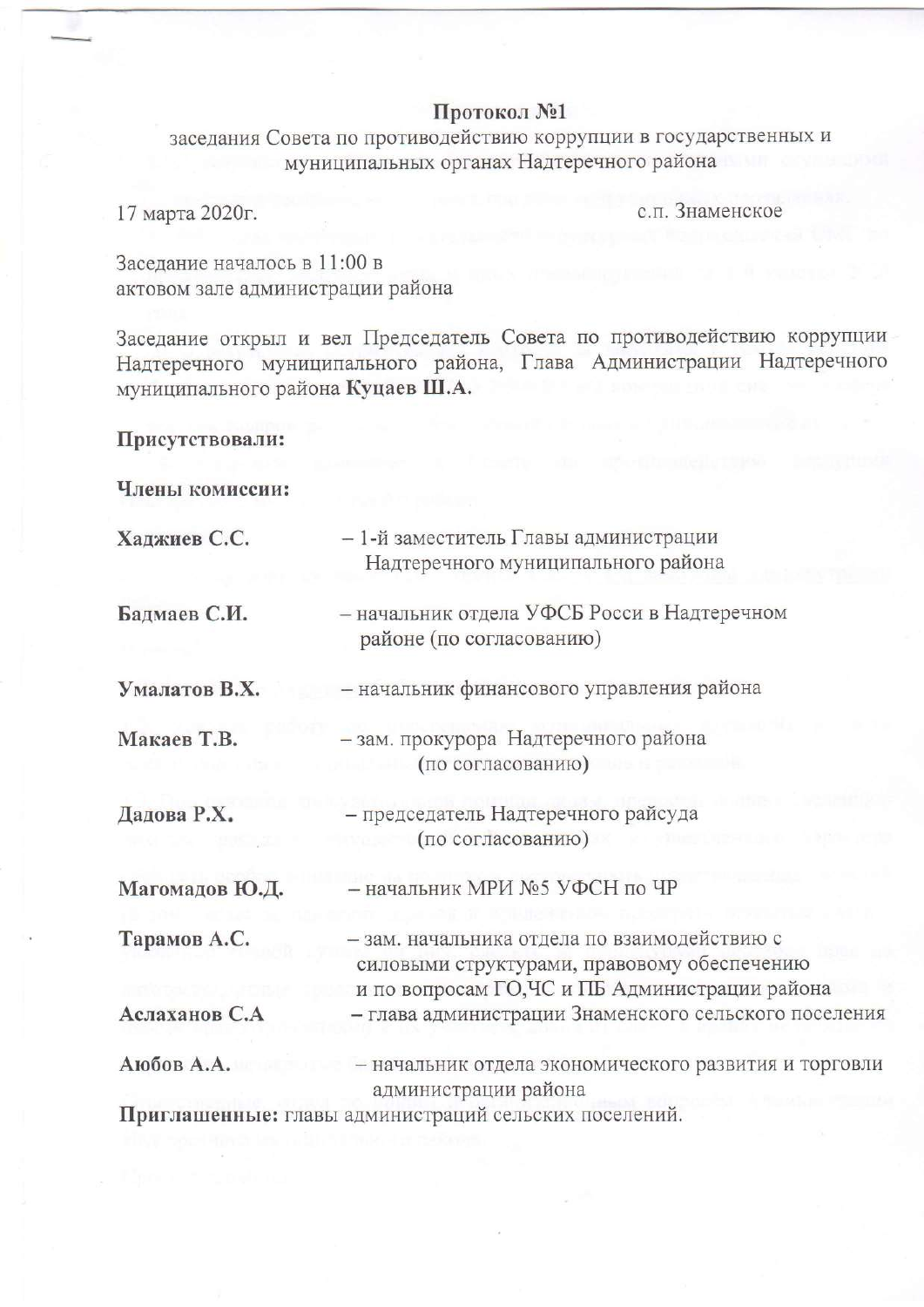### Повестка дня:

1. О результатах работы по декларированию муниципальными служащими доходов и расходов, выявленных при этом коррупционных проявлениях.

2. Об итогах мониторинга деятельности структурных подразделений ОМС по профилактике коррупционных и иных правонарушений за 1-й квартал 2020 года.

3. О результатах осуществления контроля за закупками в рамках действия Федерального закона от 05.04.2013 №44-ФЗ «О контрактной системе в сфере закупок товаров, работ, услуг для государственных и муниципальных нужд».

 $4.$ Кадровые Совете по противодействию коррупции изменения  $\, {\bf B}$ Надтеречного муниципального района.

#### Выступили:

По первому вопросу выступил Хаджиев С.С. - 1-й зам.главы администрации района.

#### Решили:

1. Информацию Хаджиева С.С. принять к сведению.

1.2. Усилить работу по просвещению муниципальных служащих в части декларирования муниципальными служащими доходов и расходов.

1.3. При оказании консультативной помощи лицам, предоставляющих сведения о доходах, расходах, имуществе и обязательствах имущественного характера обращать особое внимание на полноту и достоверность представляемых сведений (в том числе: заполнению справок и приложений, проверять открытые счета с указанием точной суммы ни них, следить за процедурами перехода прав на автотранспортные средства в ходе гражданско-правовых договоров с ними и иными правоотношениями с их участием, доход от сдачи в аренду недвижимого имущества, незакрытые банковские счета и т.д.).

Ответственные: отдел по общим и организационным вопросам Администрации Надтеречного муниципального района.

Сроки: постоянно